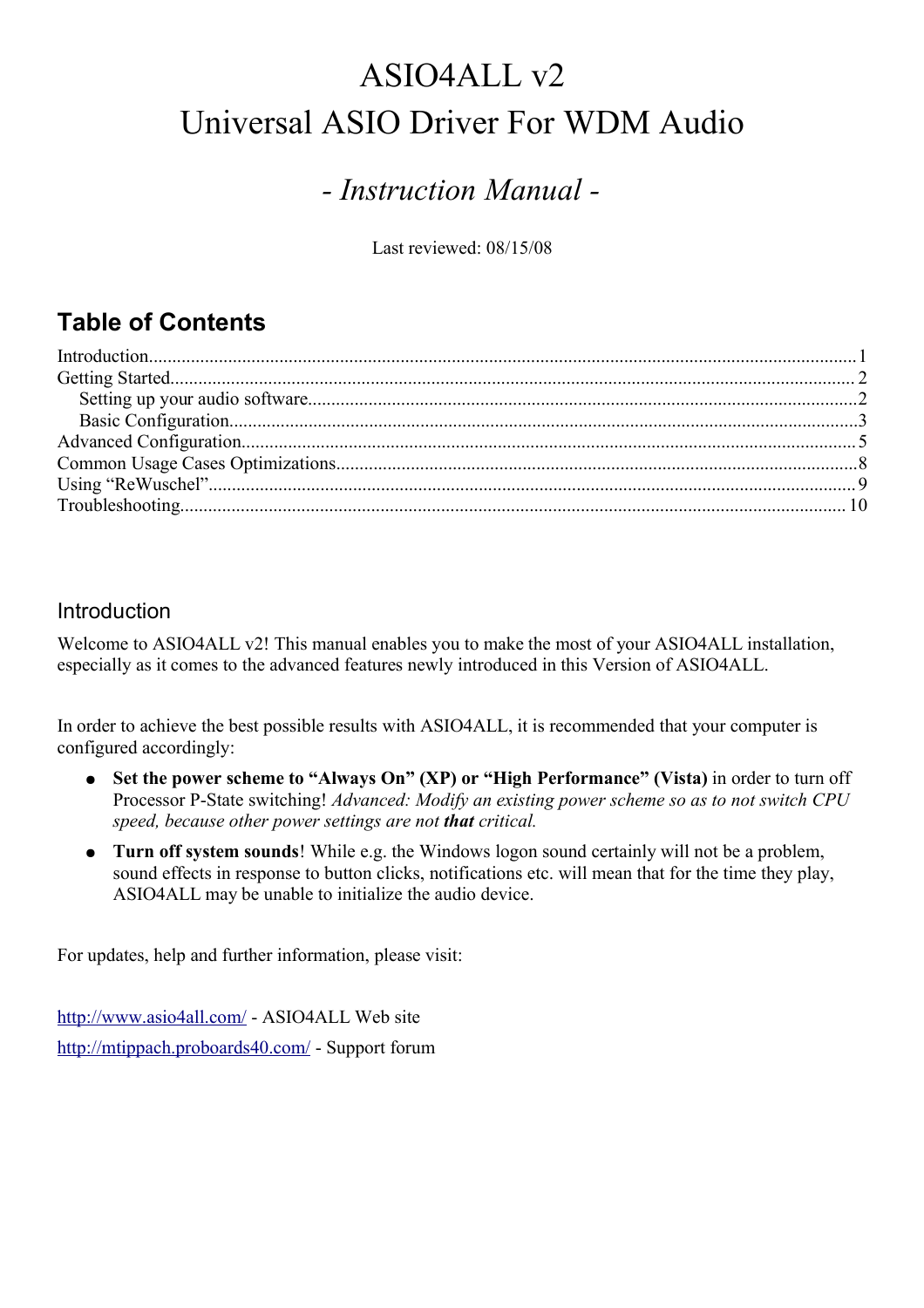## Getting Started

## Setting up your audio software

In order to make use of ASIO4ALL, you need to configure your audio software accordingly. How you would do this depends on your particular software application. Generally, you would always enter the audio configuration menu and select ASIO -> ASIO4ALL v2.

There now should be a button to launch the ASIO control panel. How this button is labeled depends on your particular software. Once you press this button, the ASIO4ALL control panel should appear. Please consult the manual of your audio software for further assistance, if necessary!

Sometimes, the audio software indeed would not provide an ASIO control panel option. This is the case for e.g. some ASIO output plugins in media player software. For configuring ASIO4ALL with these applications anyway, you can launch the control panel by clicking on the ASIO4ALL status icon in the System Tray area .

The tray icon will become visible whenever an application initializes the ASIO4ALL driver. **If there is no tray icon, your audio application is not currently using the ASIO4ALL driver**. You can disable balloon notifications by switching to "Advanced" mode in the ASIO4ALL control panel.



Note: Where it is possible to access the ASIO control panel **from within the audio application**, you should use that option instead of clicking the tray icon!

Changes made in the control sometimes may not have an effect until you restart the audio application. Once you made it into the ASIO4ALL control panel – one way or the other - you can now proceed with some basic configuration.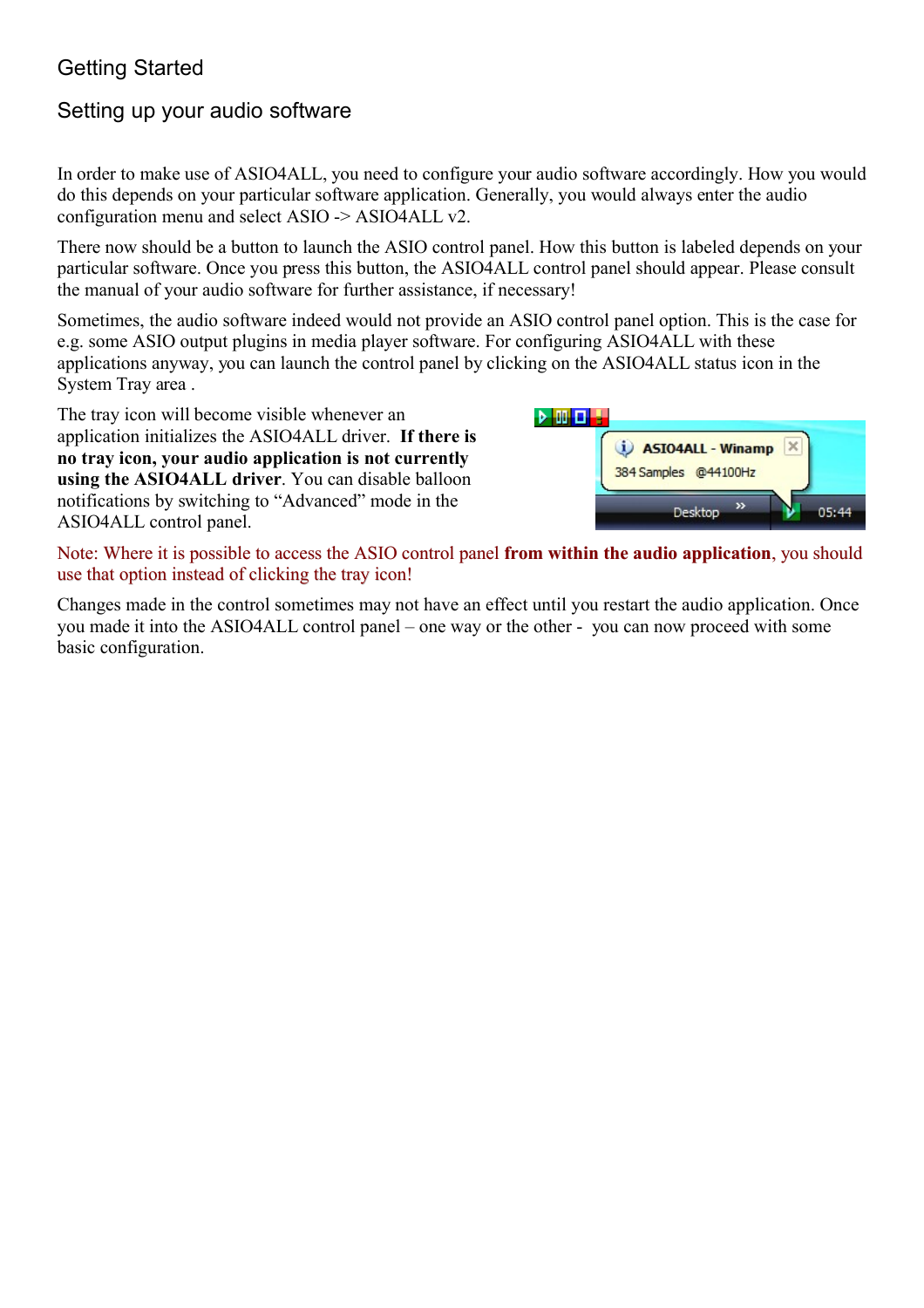## Basic Configuration



*Illustration 1: Basic Control Panel View*

#### **1. Device List**

This is the list of WDM audio devices found in your system. Highlight the device that you want to make changes to.

#### Note: All parameter changes always only apply to the currently highlighted device!

Activate the device you want to use by clicking on the button next to the device name! In the picture above, the **High Definition Audio Device** would be enabled while all others are not.

The current state of each device is shown as a small icon on its associated button. It can be either of these:

| Active              | The device has been successfully started by the audio engine.                                                                                                                                                                                                                                                                                                                                                               |
|---------------------|-----------------------------------------------------------------------------------------------------------------------------------------------------------------------------------------------------------------------------------------------------------------------------------------------------------------------------------------------------------------------------------------------------------------------------|
| <b>Inactive</b>     | The device should be available for use in this session but has not been started yet                                                                                                                                                                                                                                                                                                                                         |
| Unavailable         | The device is in use elsewhere, such as by another audio application or by the<br>dreaded "MS GS Software Wavetable Synth", a MIDI output option you<br>should never use!                                                                                                                                                                                                                                                   |
| <b>Beyond Logic</b> | You get this if the device for some unknown reason refuses to start and/or<br>displays erratic behavior of any kind. Sometimes, closing and re-opening the<br>control panel may cure the situation, as may unplugging and re-inserting of USB<br>devices. Sometimes, this can also mean the same as "Unavailable", whenever the<br>device does not report its current availability or the lack thereof back to<br>ASIO4ALL. |

Note: If the device list is empty, this means that you do not have a single WDM audio device in your system. Please check with your audio hardware manufacturer for a WDM driver!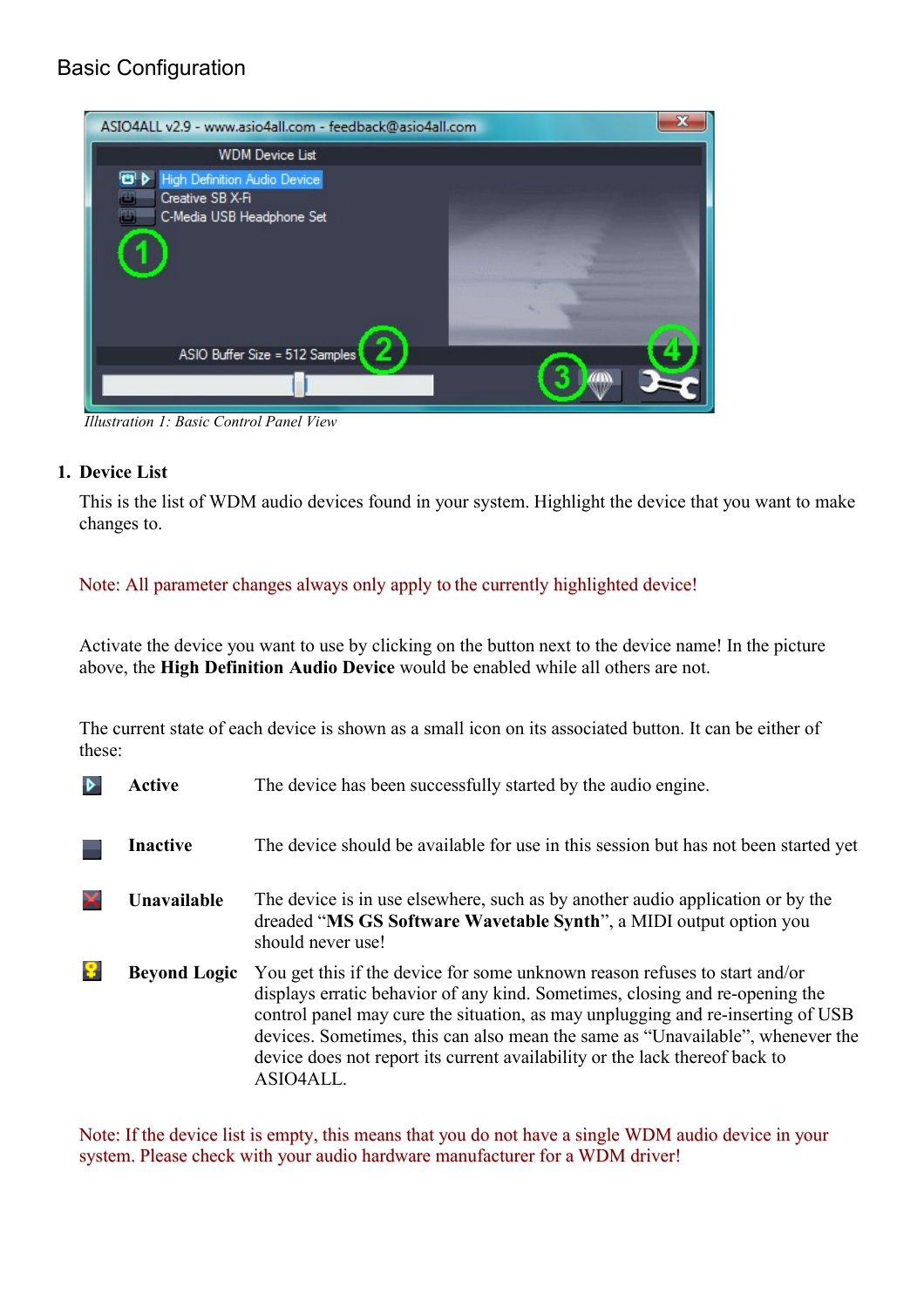#### **2. ASIO Buffer Size**

Use the slider to adjust the ASIO buffer size for the device currently highlighted. Smaller buffer size means lower latency. Once you hear crackles or audio becomes distorted, you need to increase the buffer size. ASIO buffer size directly relates to audio latency. Thus, you want to get a rather small value here.

#### **3. Load Default Settings**

Pressing this button will reset all configuration options to their initial defaults. Use when audio initially worked and you later got lost in the configuration process.

#### **4. Switch To Advanced Mode**

Switches the control panel into "advanced" mode, where you can fix things or completely mess them up at your disposal. "Advanced" mode is explained in the "Advanced Configuration" section of this document.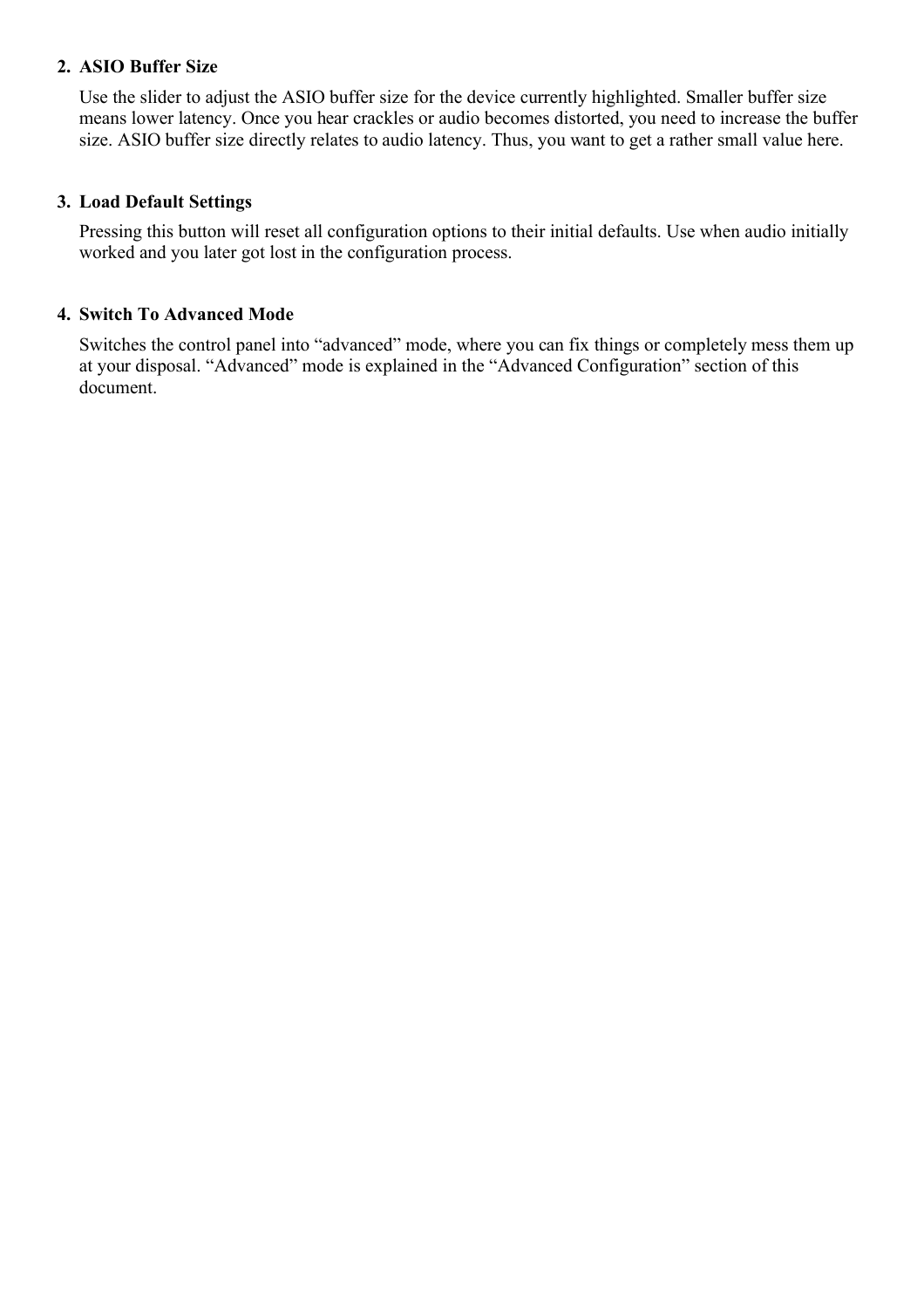## Advanced Configuration



*Illustration 2: Advanced Control Panel View*

Once the control panel has been switched to advanced mode, things begin to look a little more complicated. You will have noticed that the items in the device list are now expandable. By expanding the device list, you can now fully explore the WDM audio architecture of your system.

The device list contains **Devices**, **Device Interfaces** and so called **"Pins"** (this is Microsoft(r) lingo). The figure above illustrates how they interrelate in the WDM KS hierarchy.

Using the button next to each entry, you can now selectively enable/disable each particular item in the device list. This way, you can also create multi-device-setups.

Multi-device-setups require that all the devices involved are running from the same clock source. You can achieve this by daisy-chaining devices via S/PDIF etc. Fortunately, most USB devices will automatically synchronize themselves for as long as the host controllers they are connected to have a common clock source, which is trivially true for the USB host controllers embedded in the south bridge on any mainboard.

#### Note: If devices are not accurately synced, their audio streams are likely to drift apart over time!

On the right side of the panel are the advanced controls (5..9).

#### **5. Latency Compensation**

Since ASIO4ALL does not have sufficient knowledge of the underlying hardware/driver architecture, it can only guess the actual latencies involved.

With these sliders you can compensate for the latencies unknown to ASIO4ALL such that recordings in your sequencer Software are properly aligned with the rest.

Note: In multi-device-setups the largest respective value of all devices will be used. Therefore, if different devices have different inherent latencies, audio placement will not be accurate for some devices!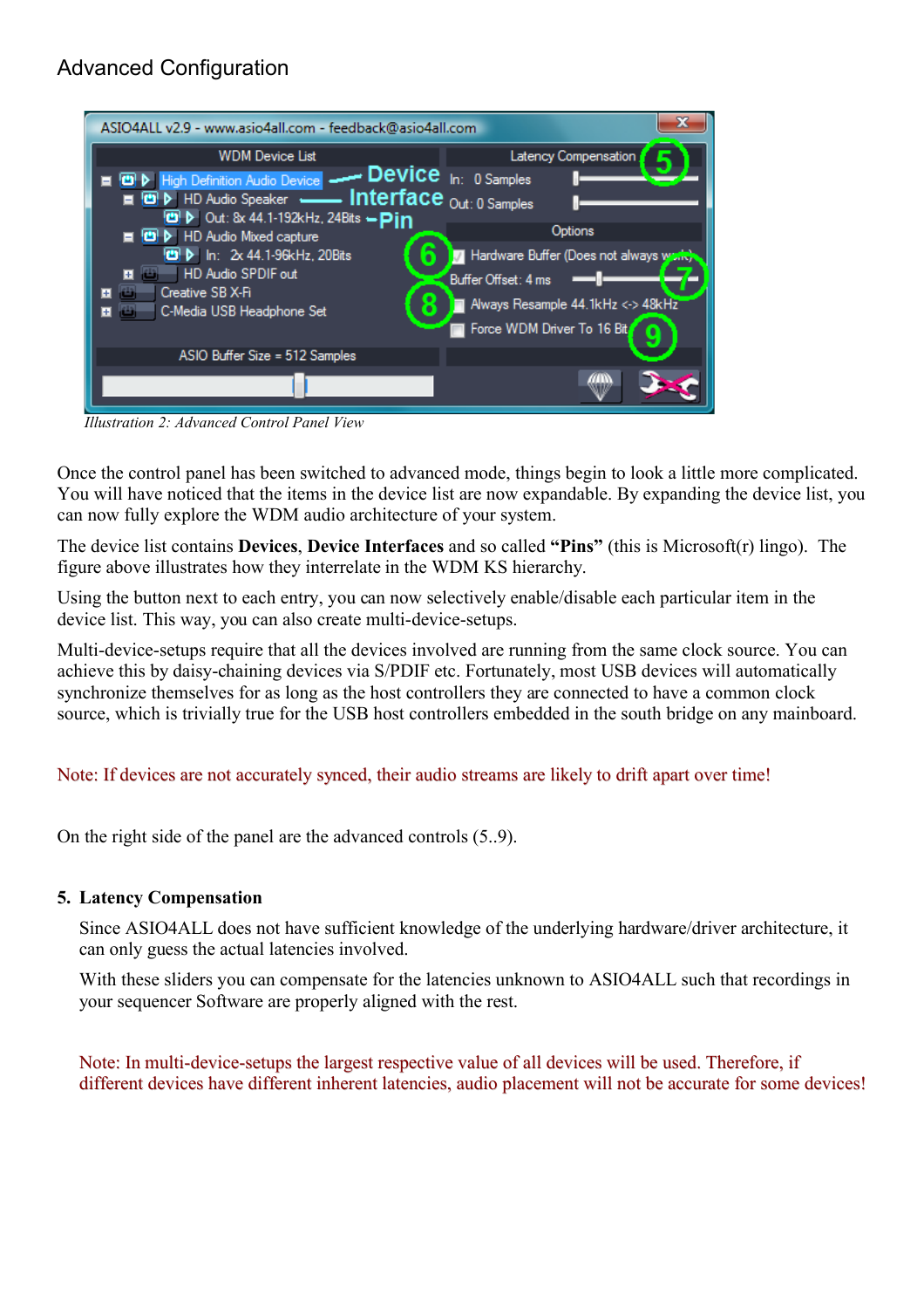#### **6. Hardware Buffer on/off**

#### Note: For WaveRT drivers (Vista), this box is labeled "**Allow Pull Mode (WaveRT**)" instead!

Enables the hardware buffer for the highlighted device. This only works for so called "**WavePCI**" miniports, as other types of WDM drivers do not usually allow direct access to the hardware buffer.

Adjustment for best hardware buffer performance involves the "ASIO Buffer Size" slider and the "Buffer Offset" slider (see below). Hardware buffering works best for rather small ASIO buffer sizes. Try something between 128 and 256 samples as a starter!

The biggest advantage of using the hardware buffer is that this method uses a lot less CPU. In addition, it may be possible to decrease latencies even further.

In multi-device-setups, it is possible to mix Hardware-buffered devices with devices that are not. This, however, is not particularly recommended!

If hardware buffering is not supported by a particular audio device, there will be an additional latency of a couple hundred milliseconds, which is clearly audible.

#### "**Allow Pull Mode (WaveRT)**"

There are two basic access methods for a WaveRT device, "pull-mode" (also called "event-mode") and "push-mode" (also called "polling mode"). "push-mode" is thought to be supported by all WaveRT drivers and (Vista) OS platforms, whereas "pull-mode" wasn't even officially documented by Microsoft until almost one year **after** Vista went RTM. As a consequence, "pull-mode" is still broken in a number of instances.

If this box is left unchecked, ASIO4ALL will never use "pull-mode", otherwise it will use it whenever possible. **If** it works, "pull-mode" provides tighter timing and is generally thought to be technically better than "push-mode".

Note: The old ASIO4ALL 2.8 behavior for this option was as if **checked**! If you check this box and there are no problems, keep it checked for better performance!

#### **7. Kernel Buffers/Buffer Offset**

If hardware buffering is disabled, this control lets you add up to two more buffers to be queued for audio output. Each additional buffer increases the output latency of the device by the time it takes to play one buffer. Therefore, the initial setting of "2" should only be changed on less powerful machines, where reasonably small ASIO buffer sizes cannot be achieved with the default setting.

If hardware buffering is enabled, this control determines the amount of clearance (in ms) between where ASIO4ALL will insert data into/read data from the hardware buffer, and the position where ASIO4ALL currently thinks the hardware read/write position is. Sound complicated already? You haven't even seen the code that calculates this...

As a general rule: Higher settings increase latencies and stability, lower settings have the adverse effect.

You should, however, be able to achieve a setting that is very close to zero ("4ms" would still be considered "very close to zero", while "10ms", the default, would indicate that there is room for improvement.)

With Envy24-based PCI-sound cards, there may be an option in your sound card control panel that reads "DMA Buffer Transfer Latency" (Seen with Terratec products) or similar. You should set this to the lowest possible value, e.g. "1ms" for best results.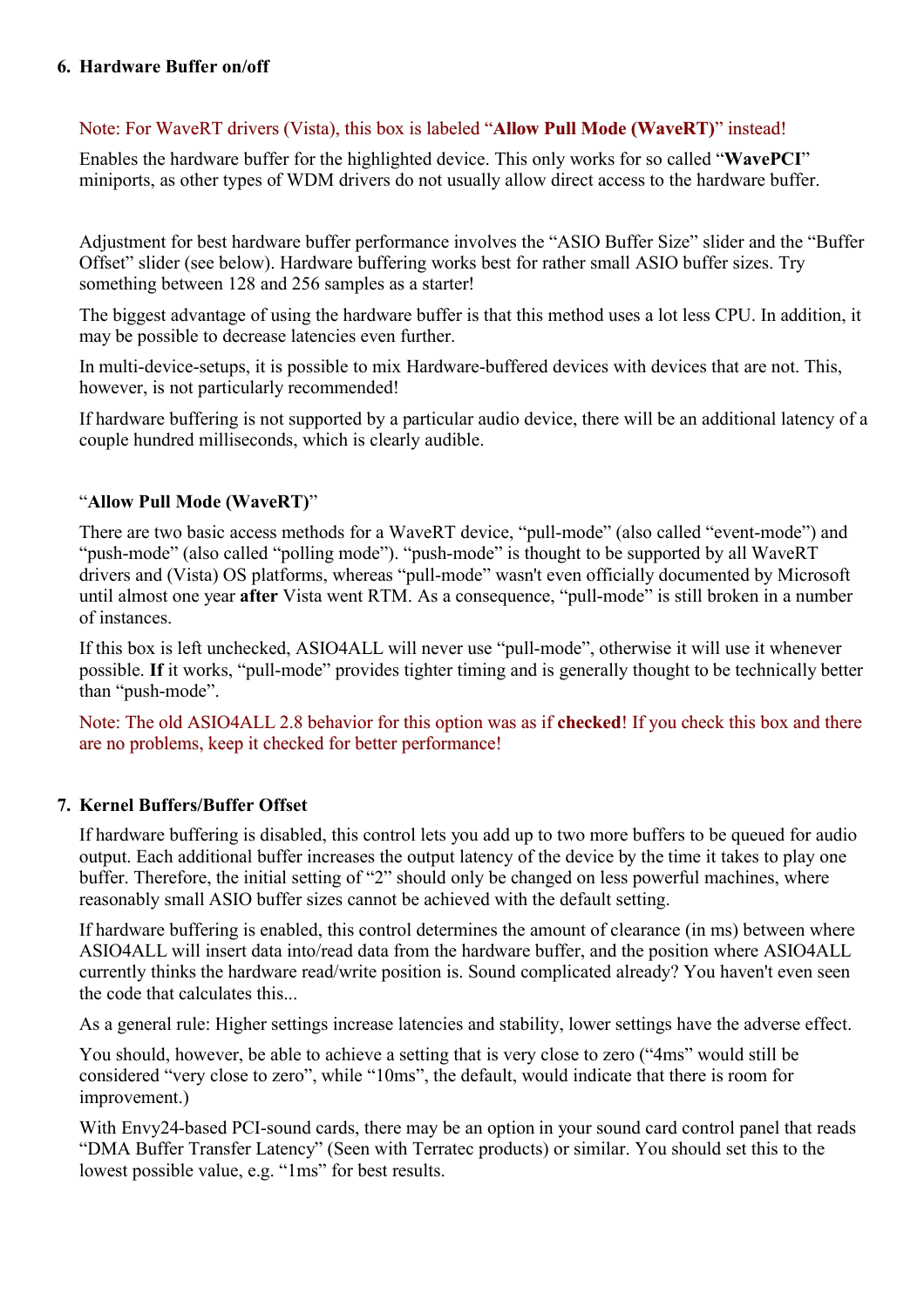#### **8. Always Resample 44.1<->48 kHz**

ASIO4ALL can do real time resampling of 44.1 kHz audio to/from 48 kHz. Resampling will automatically take place whenever ASIO4ALL is opened for 44.1 kHz and the WDM driver does not support this sample rate.

There may, however, be instances in which case an AC97 will support 44.1 kHz by resampling internally. More often than not, however, AC97 resampling quality is extremely poor and/or prone to stability issues. To work around this, you can enable this option. With at least one incarnation of the SoundMax WDM driver (smwdm.sys), this option absolutely must be enabled in order to make it work at 44.1 kHz at all.

#### **9. Force WDM driver to 16 Bit**

This option only has an effect if the supported bit depth of the WDM driver is larger than 16, but less than 24. Some AC97 devices report e.g. 20 Bits resolution but cannot actually be opened for more than 16 Bits resolution. Should this be the case on your system, this option provides a workaround. Originally, this was introduced as a workaround for an issue with the SigmaTel AC97 WDM driver.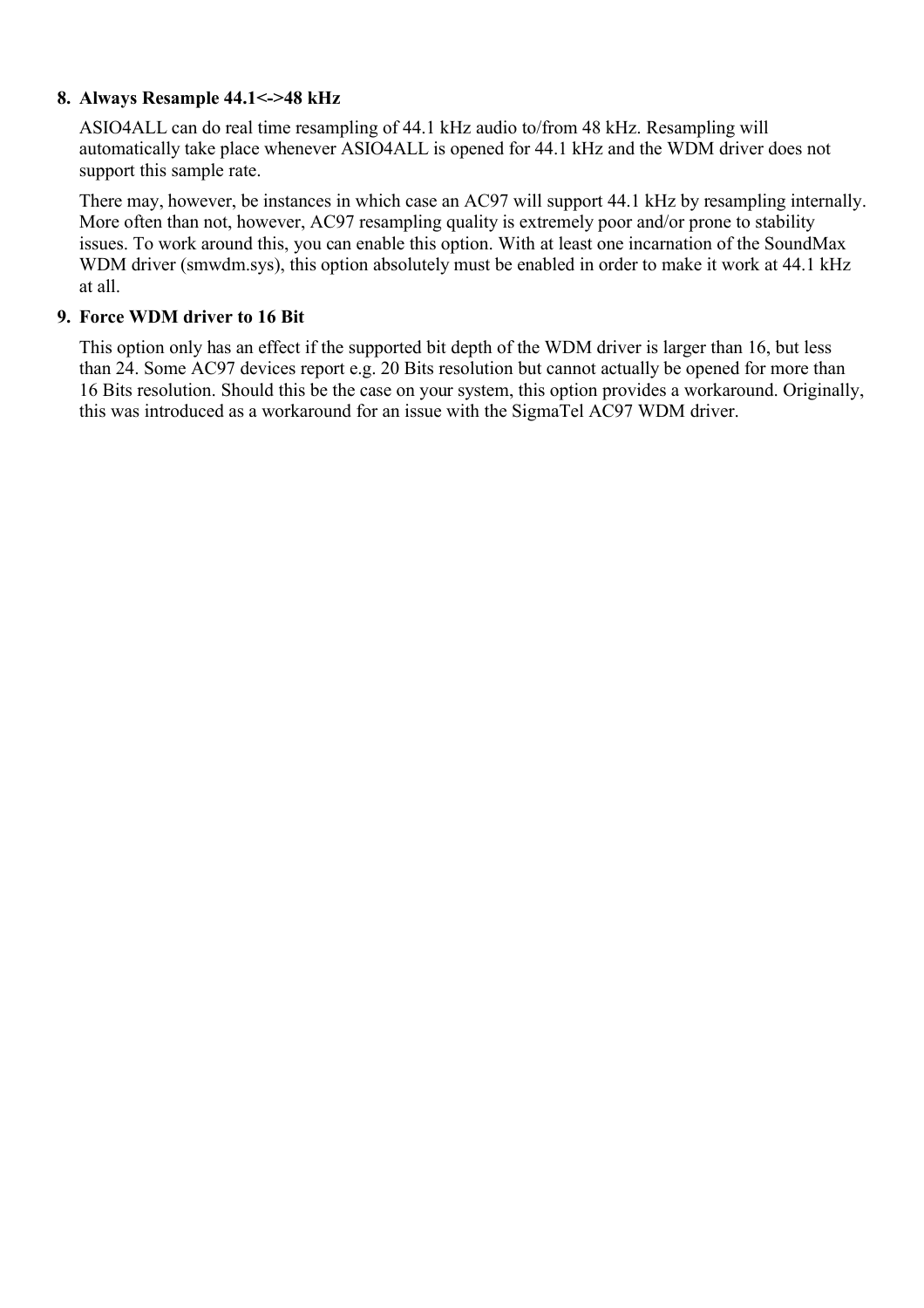## Common Usage Cases Optimizations

#### • **Playing Software Synths Live**

In this scenario, you do not need audio inputs. Therefore, you best disable them all, which normally will provide you with a better stability at very small ASIO buffer sizes, or allow smaller buffer sizes in the first place. Further, you should also disable all audio outputs you do not really need. To disable channels, use the advanced control panel, expand the items in the WDM device list and disable everything you do not want to use in this setup!

#### • **Computer As Effects Processor**

Obviously, in this scenario you do need inputs. But, as always, you should disable all channels you do not want to use. Disable 44.1KHz resampling if it is not really necessary!

#### • **General Purpose Sequencer Setup**

Normally it matters most that you do not get any dropouts even when the CPU load goes through the roof. Thus, it is recommended that you relax the latency requirements a little and work with an ASIO buffer size that feels comfortable with all your favorite VST plugins active. This especially applies when you are recording audio, in which case dropouts are a little worse than just moderately annoying. If your sequencer provides latency compensation, you probably want to check that recorded audio is aligned properly, and, if not, make the necessary adjustments in the "Latency Compensation" section in the advanced settings dialog.

#### • **Latency Does Not Matter A Lot**

In certain configurations, ASIO4ALL allows for bit transparent audio where the Windows driver stack does not. Hence, audiophiles prefer ASIO output over DirectSound or MME, which most likely does mangle audio data. In these scenarios, latency is of little concern and audio input is not asked for. Naturally, you would make sure that all inputs are disabled, set the ASIO buffer size to the maximum and be happy!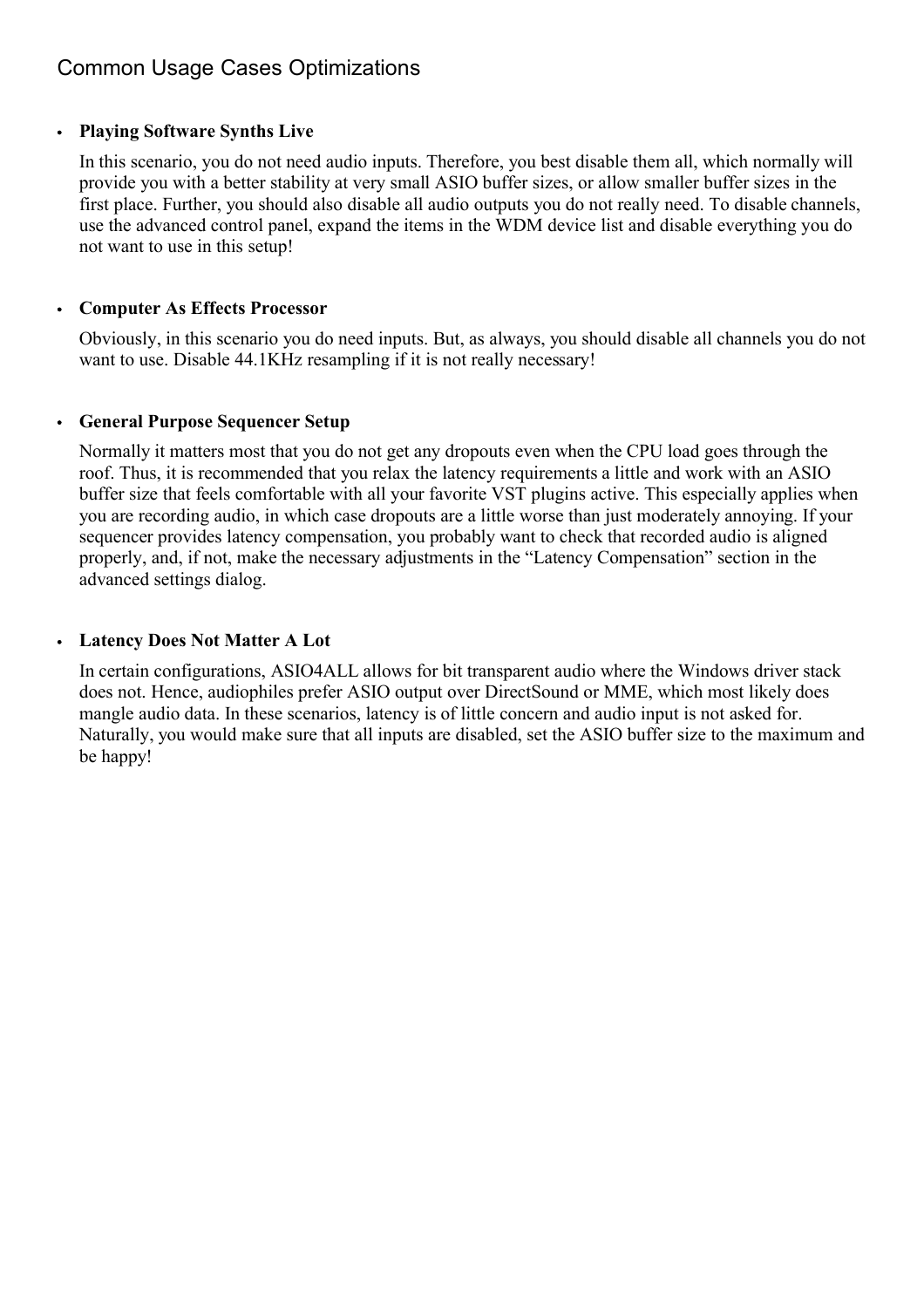## Using "ReWuschel"

If you selected the **ReWuschel** install option, the audio inputs ASIO4ALL provides to your host application are now also accessible as **ReWire** inputs. This makes sense for applications that only allow for ASIO output, but support **ReWire**. One such application is **Reason**.

Now, in order to get real-time audio input in **Reason**, you need to make sure that ASIO4ALL v2 is the current ASIO driver. Then: **Create**->**ReBirth Input Machine** - that's it! The ASIO4ALL inputs are now mapped to the outputs of the **ReBirth Input Machine**.

Note that, once you have **ReWuschel** installed, you cannot use **ReBirth** in **Reason**. In order to re-enable **ReBirth** input for **Reason** you need to re-install ASIO4ALL with the **ReWuschel** install option left unchecked!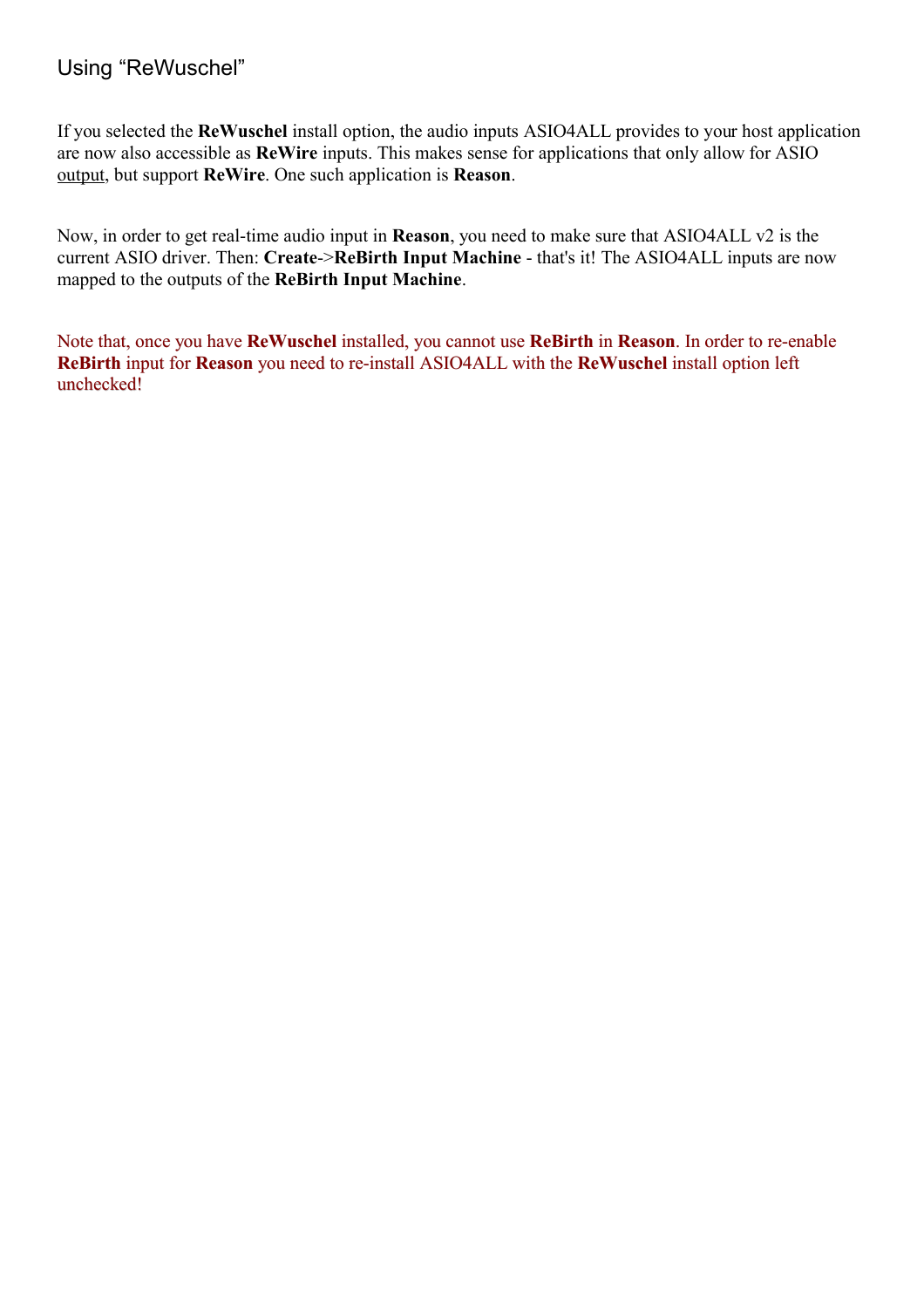Since ASIO4ALL presents itself to the audio software as a single ASIO driver, but due to its various configuration options, can act like a chameleon, there are numerous things that can go wrong without ASIO4ALL being at fault. Most notably, if you change the device setup in the ASIO4ALL control panel, the number of available input and output channels is likely to change, as well as the names of the channels that are seen by the host application. Therefore, it is always advisable to restart your audio host application after any change in the audio device setup whenever you find that the particular application does not appear to be able to handle these kinds of changes on the fly.

More potential problems and possible solutions:

#### • **ASIO4ALL v2 not visible in host audio configuration menu**

There are two possible reasons for this: Either your audio application does not support ASIO or you installed ASIO4ALL v2 as an underprivileged user. In the latter case, please log on as Administrator and install ASIO4ALL v2 again. Once successfully installed, ASIO4ALL v2 should not require Administrator privileges anymore in order to run.

#### • **Audio device flagged as "Unavailable" or "Beyond Logic" even though it is not in use elsewhere**

You want to make sure the "MS GS Software Wavetable Synth" or anything by a similar name is not enabled anywhere in you MIDI setup. The ASIO4ALL Web Site has further information on that.

If any such "Software Wavetable Synth" (sometimes in disguise as "...DLS Synth...") can be ruled out as the cause, try to restart the audio host application. Sometimes, when switching from another driver to ASIO4ALL v2, the previous driver will not release the audio device in time.

If the device is an USB/PCMCIA/FireWire device, close the ASIO4ALL control panel, unplug the device, plug it in again and re-open the ASIO4ALL control panel.

#### • **Cannot play sound from another application when ASIO4ALL is active**

This by design. As close to the hardware as possible means that all the software mixing provided by Windows will be bypassed. Without any software mixing - and the associated latency and bit mangling you are stuck with the hardware mixing capabilities of your audio device. Most of the time, there simply are no hardware mixing capabilities at all.

### • **(Vista) The meters are moving, everything looks o.k. - But there is no sound**

Drivers for High Definition Audio devices have a habit of listing SPDIF outputs before the analog ones. As a consequence, the first two or more ASIO channels will be routed to SPDIF, if you use the default configuration. You can change this by either disabling the SPDIF output in the ASIO4ALL control panel or correctly assigning ASIO channels in your audio application.

#### • **Changes made in the control panel do not propagate between different audio applications**

...Neither do they propagate between different users! This is not a bug, it's a feature! ASIO4ALL v2 stores settings per host application/per user! This makes it possible to have several instances of ASIO4ALL run at the same time for as long as they do not try to use the same piece of audio hardware exclusively. This further allows having ASIO4ALL run in educational/computer lab type environments without "user666" being able to f<sup>\*\*\*\*</sup> things up for any user on the same machine, with the exception of "user666" him/her/itself.